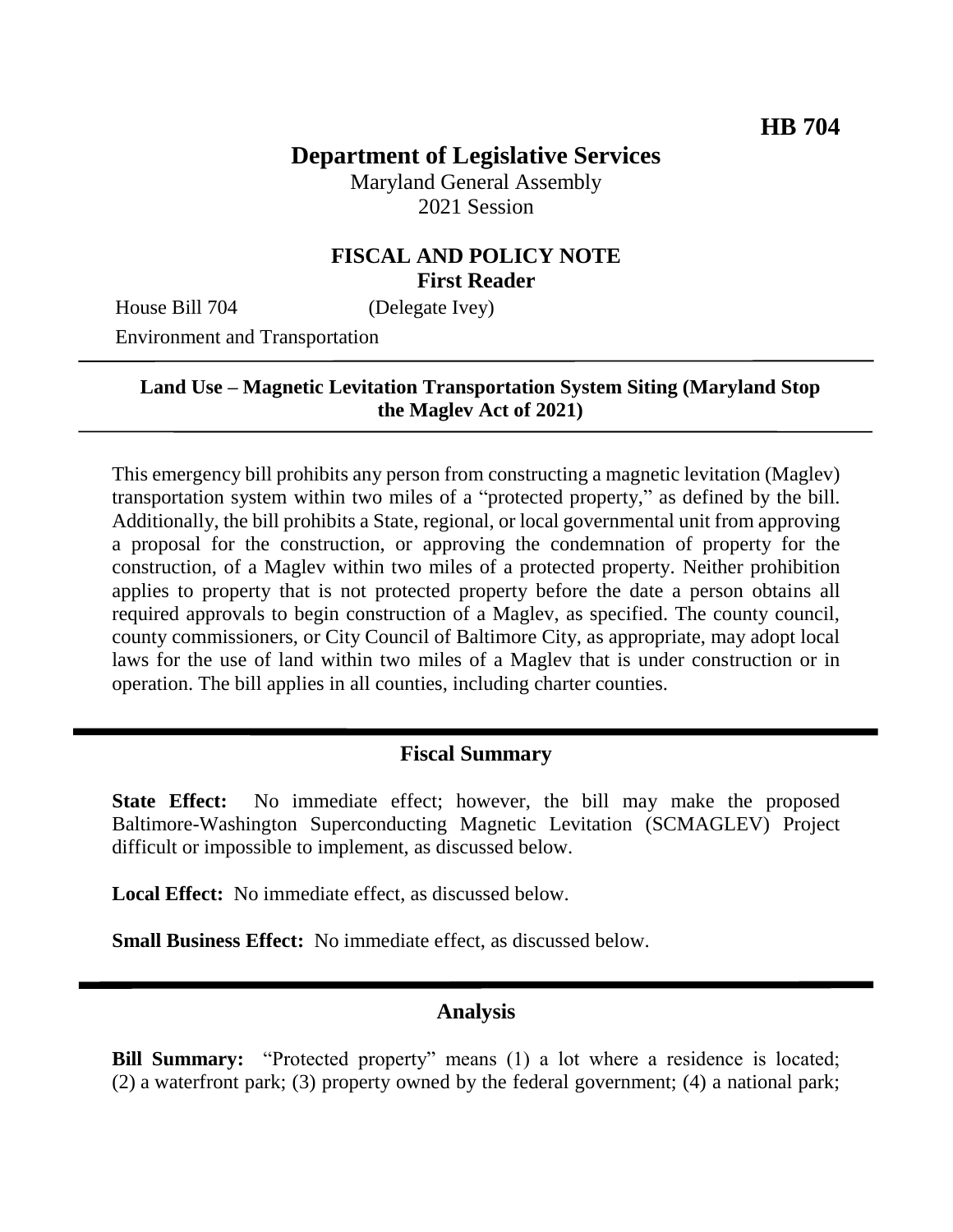or (5) a forest preserve. "Waterfront park" means a State, local, or regional park that (1) consists, in whole or in part, of coastal or riverine lands of the State; (2) is designed for the purpose of flood mitigation or resource conservation; and (3) may include an educational, entertainment, or recreational facility.

#### **Current Law:** For information on the status of Maglev transportation projects in the State, please see the **Appendix – Magnetic Levitation Transit Systems in Maryland.**

## *Land Use – Generally*

Local governments are granted broad authority to establish planning and zoning controls for use of land in the State. Specifically, the legislative body of a local government may divide the local jurisdiction into districts and zones of any shape and area, and within those districts and zones, regulate the construction, alteration, repair, or use of buildings, structures, or land. Even so, a local government's land use rules and regulations may not preempt or supersede the regulatory authority of any unit of the State under any public general law.

#### *Condemnation – Generally*

The power to take, or condemn, private property for public use is one of the inherent powers of state government and, through the State, its political subdivisions. Courts have long held that this power, known as "eminent domain," is derived from the sovereignty of the state. Both the federal and State constitutions limit the condemnation authority. Both constitutions establish two requirements for taking property through the power of eminent domain: (1) the property taken must be for a "public use"; and (2) the party whose property is taken must receive "just compensation." In either event, the party whose property is being taken is generally entitled to a judicial proceeding prior to the taking of the property. However, the Maryland Constitution does authorize "quick-take" condemnations in limited circumstances prior to a court proceeding.

Other entities have been given express statutory authority by the State to exercise condemnation powers under specified circumstances, including the major subdivisions of the State, municipalities, and specified utilities such as gas, oil pipeline, railroad, telephone and telegraph, and water companies.

**State/Local Fiscal Effect:** While the bill does not directly prohibit the construction of a Maglev system in the State, it may make the proposed SCMAGLEV Project difficult or impossible to implement. Specifically, the broad definition of protected property under the bill significantly limits the area in the State where a Maglev could be located. To the extent the proposed Maglev or future Maglev projects are unable to move forward as a result of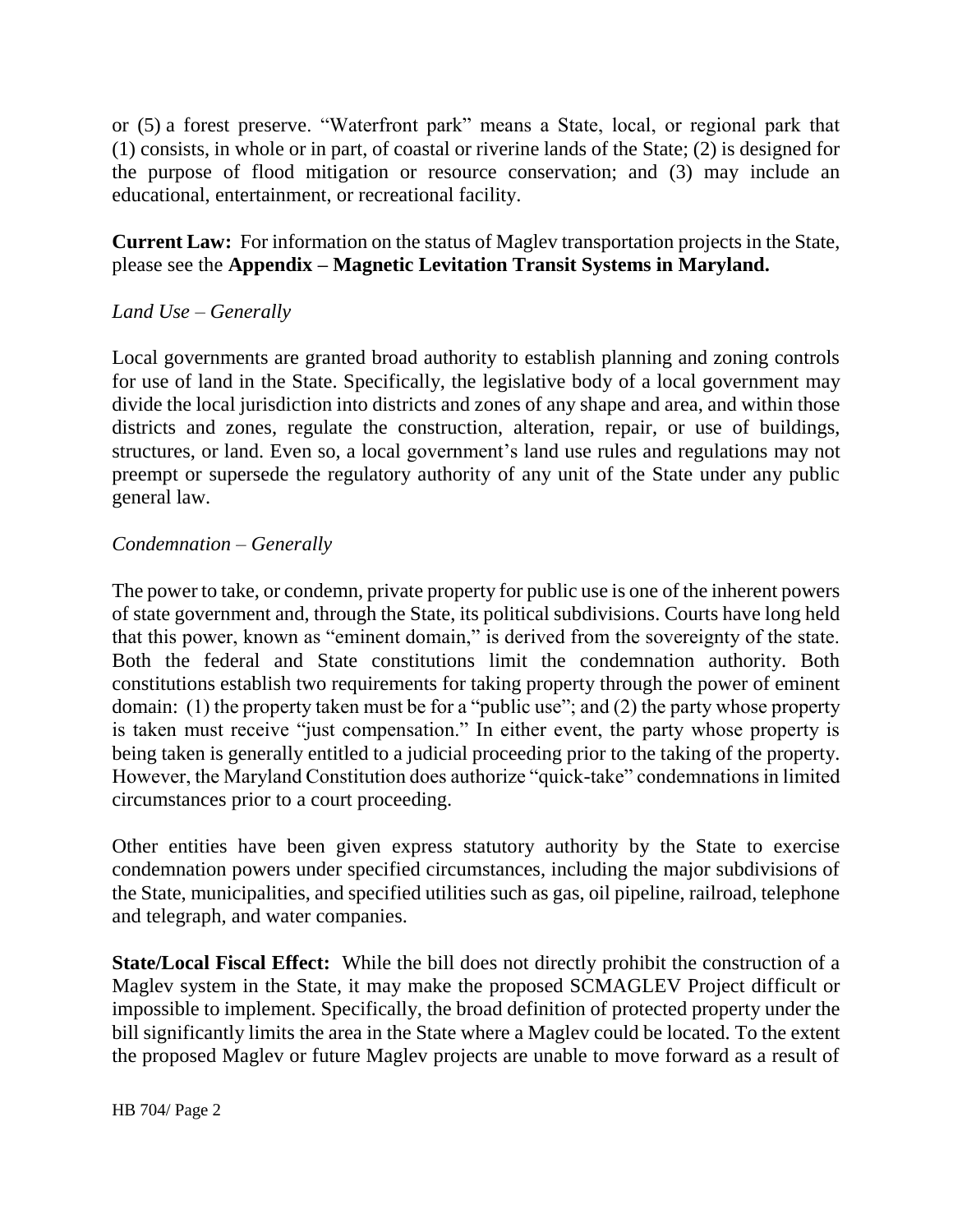the bill, the bill likely has direct and indirect effects on the State and affected local governments, as both would likely be involved to some extent in such a project.

**Small Business Effect:** While there is no immediate effect on small businesses, several types of small businesses could be affected by the bill's changes (*e.g.*, those whose properties might otherwise be condemned for such a project, those who would otherwise be involved in the construction of such a project, and those who might otherwise be affected by the siting of such a project in relation to their businesses).

# **Additional Information**

**Prior Introductions:** None.

**Designated Cross File:** None.

**Information Source(s):** Maryland Department of Transportation; Anne Arundel, Baltimore, and Prince George's counties; Department of Natural Resources; Maryland Department of Planning; Department of Legislative Services

**Fiscal Note History:** First Reader - February 4, 2021 rh/lgc

Analysis by: Richard L. Duncan Direct Inquiries to:

(410) 946-5510 (301) 970-5510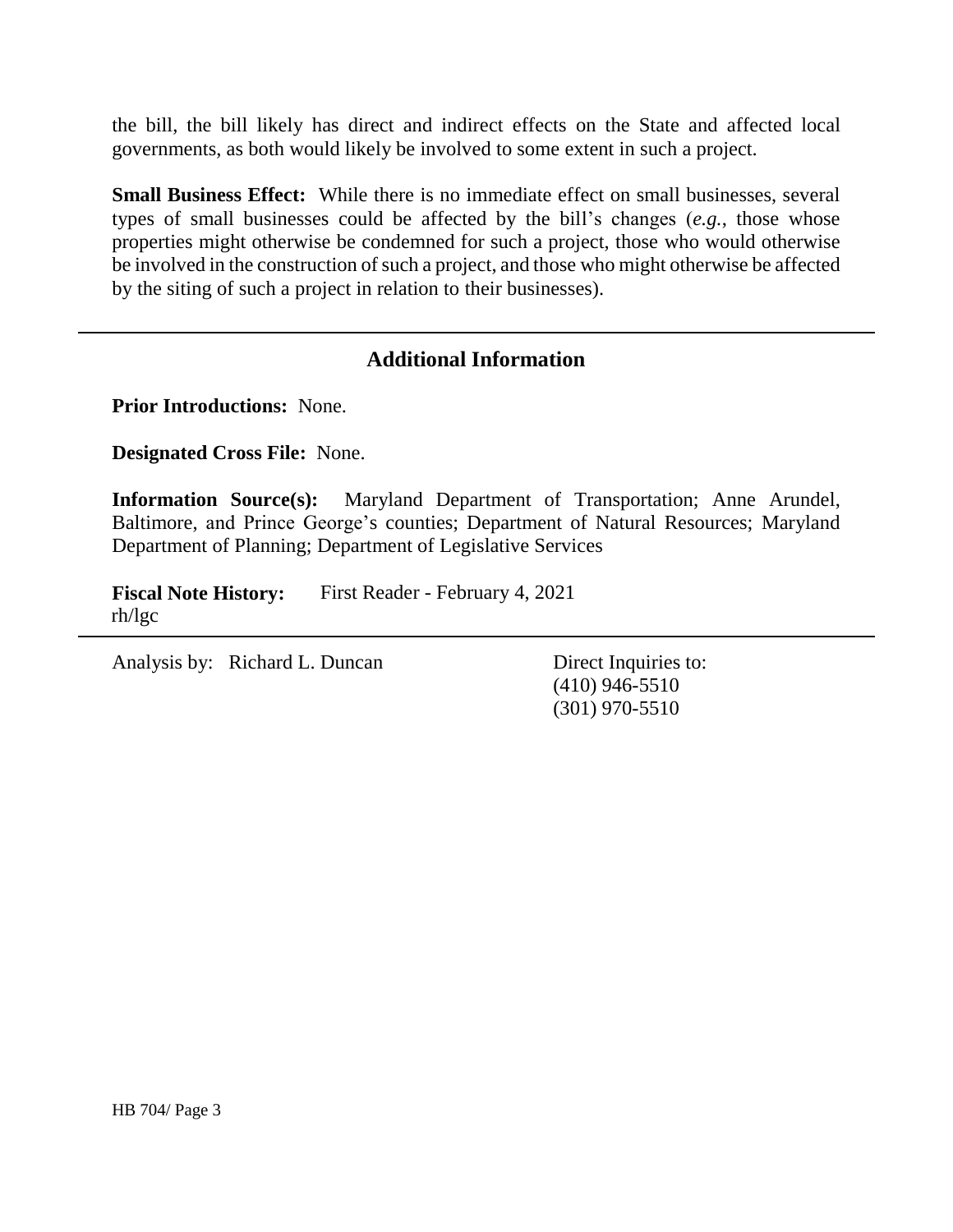# **Appendix – Magnetic Levitation Transit Systems In Maryland**

#### *Magnetic Levitation Trains – Generally*

Unlike traditional steel wheel trains that travel along rails, magnetic levitation (Maglev) trains use superconducting magnets to levitate train cars. Magnets attached to the train interact with magnets along rails within a concrete guideway to propel the train. The U.S. [Department of Energy](https://www.energy.gov/articles/how-maglev-works) (DOE) reports that a Maglev train can travel at speeds of up to 375 miles per hour with very little turbulence compared to steel wheel trains. DOE also notes that Maglev trains are safer than traditional trains; for example, traditional train derailments that result from cornering too quickly are nearly impossible. Several countries have implemented Maglev train systems, including Germany, Japan, and South Korea, and many others have explored the prospects of doing so.

#### *History of Maglev in Maryland*

The federal Transportation Equity Act for the  $21<sup>st</sup>$  Century (TEA-21), which was signed into law in 1998, authorized federal funding to implement a Maglev system in the United States. Funding through TEA-21 lapsed in 2003, and although the Act did not result in the implementation of a Maglev system, several states explored the costs and benefits of doing so. Maryland was particularly interested because a Maglev system could significantly reduce the travel time between Baltimore City and the District of Columbia.

The Maryland Department of Transportation (MDOT) began to devote funding to the development and evaluation of a Maglev system in fiscal 2001. At that time, the Federal Railroad Administration (FRA) and MDOT commenced the Environmental Impact Study (EIS) for the project, which is required by the National Environmental Policy Act.

The final EIS was never published, however, because State legislation enacted in 2003 and 2004 prohibited the funding of a Maglev project following the final report of the Task Force to Evaluate the Development and Construction of a Magnetic Levitation Transportation System. In its final report, which was issued in 2003, the task force noted that, among other challenges, a significant amount of funding would be required to implement a Maglev system in Maryland. As a result, during the 2003 session, the General Assembly prohibited spending any State funds to study, develop, or construct a Maglev system and required the enactment of legislation prior to any agreement to construct or operate such a system. During the 2004 session, these provisions were modified to prohibit any State or federal funding for any phase of a Maglev project after